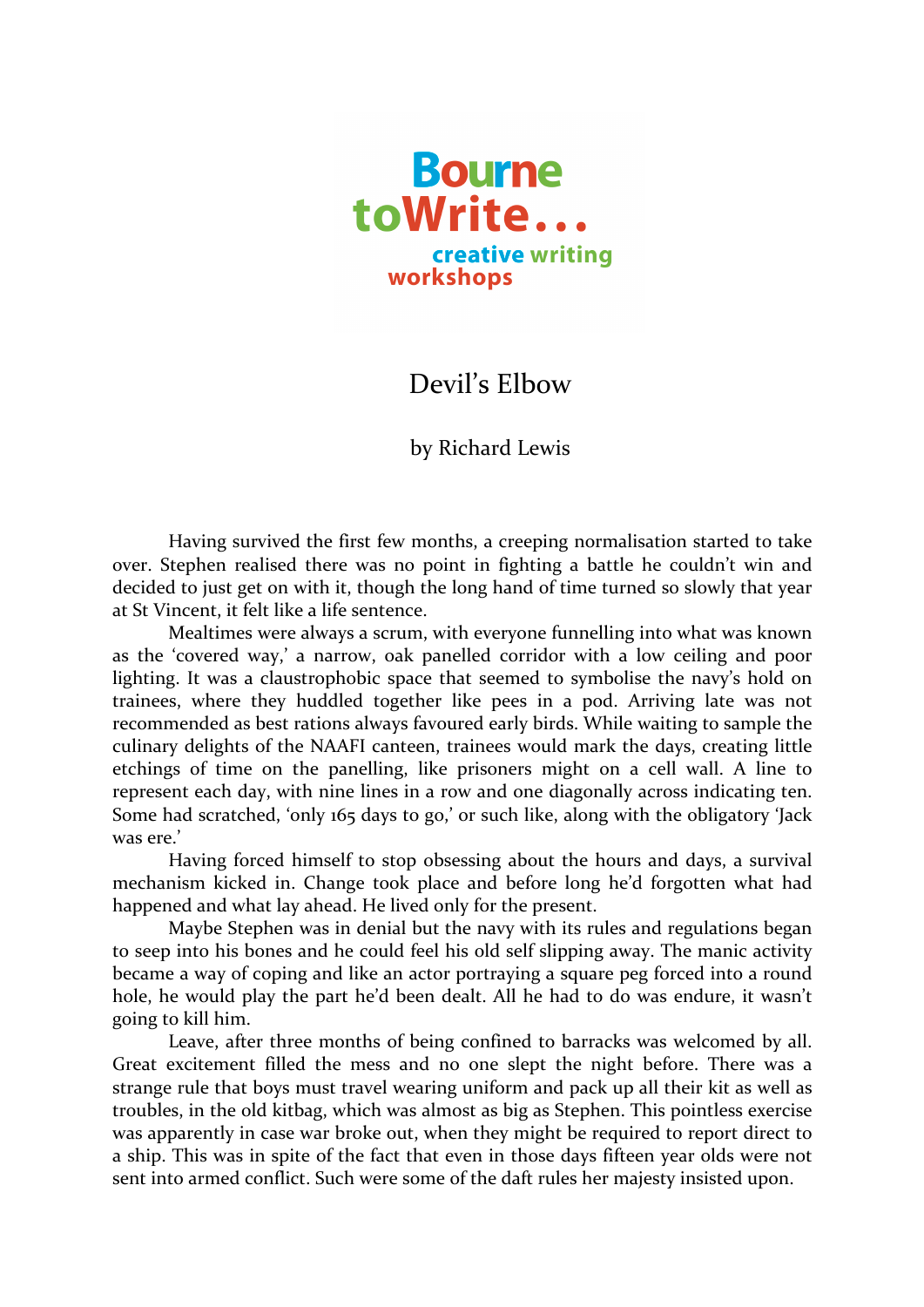Another outdated rule was that every boy would scale the mast. The one hundred and twenty-foot monster stood ominously on the parade ground and dated back to 1829. The original HMS St Vincent began her career as a convict ship, sailing on the 'Australia run' from Portsmouth to Tasmania, carrying both emigrants and convicts. Average sentence for convicts being nine years. It seemed little had changed. Stephen had this crazy phantasy about rigging the mast with sail and watching the whole flying circus being swept out to sea, to sink without trace in the Atlantic.

The winter of sixty-four was severe and a scattering of snow had settled on the ground the day Stephen's class first scaled the mast. The task was to climb the rigging up to the 'Devil's Elbow,' a section that jutted out about ten feet, scramble around the outside, virtually hanging upside down and then over the guardrail, up to the crow's nest and down again. The safety net was about as much use as a chip slicer, should anyone fall from the top. In fact, several boys had fallen to their death over the years, though fortunately not during Stephen's time.

Chalky White was a serious individual with sharp features and an equally sharp sense of dress. He was usually eager to impress Jackson but on this occasion, feeling rattled by the task ahead, attempted to get out of it, telling Jackson he had a bad headache. The Petty officer barked a favourite line from the 'Jackson book of sayings,'

"it's only pain boy,"

to which Chalky responded,

"yes sir but it fucking hurts."

This didn't go down well and Chalky was given the honour of being the first onto the rigging.

Everyone was shitting themselves; Stephen clung to the slippery rope with grim determination, steadily hauling himself aloft, repeating to himself, "hold on, hold on."

Jackson was there shouting, "come on you pussies, get your sorry arses over that guardrail." He was accompanied by two trainee instructors who only one year previously had been 'nozzers,' or novices like themselves. They strutted about giving the impression they'd sailed the seven seas and done whatever in the next.

Like all things navy there was just no way out, anyone refusing or incapacitated due to fear would receive a severe dressing down, public humiliation and eventually be forced to comply one way or another.

Stephen thought, 'we're just numbers in uniform, blindly following orders and doing our time.'